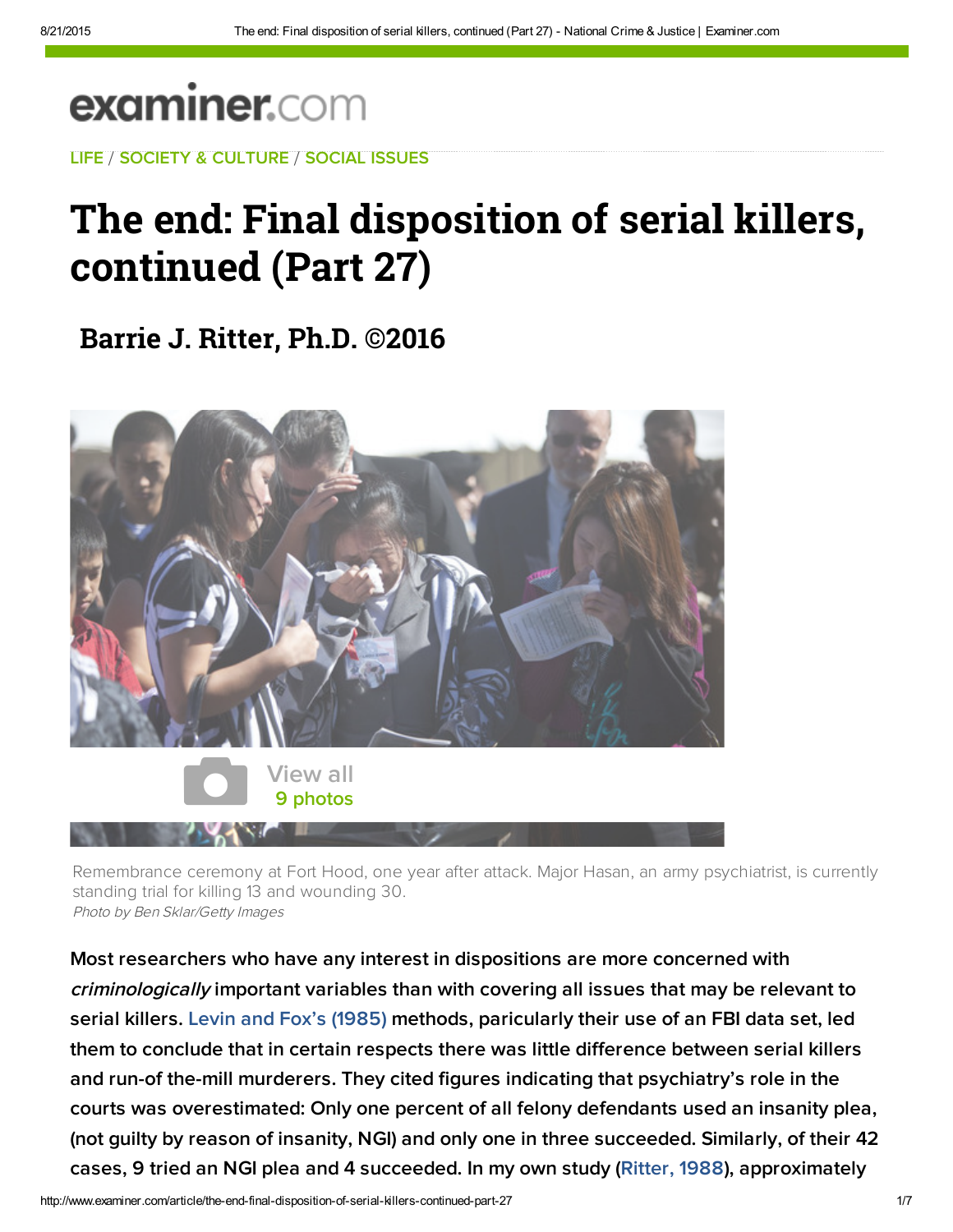the same number attempted an insanity plea and none succeeded.

The methods used by Ritter [\(1988\)](http://bit.ly/1AkC0NM) yielded sufficient detail to reveal that psychiatry's role extends well beyond NGI defenses. Further, that role has expanded to include newer arenas such as criminal justice and forensic psychology. These clinical fields are no more scientific than psychiatry, when it goes beyond its own domain and into the courts. There, its mandate is predicting the future, or knowing the mental status of someone in the past (at the time of the crime), both of which are impossible tasks, for anyone, with any type of training.

Since Ritter's article (March 22, 2015), "Captured! The apprehension of a serial killer (Part 24)," argued that other nations are relatively more successful in [apprehending](http://exm.nr/1AsdGt0) serial killers than we are, and the cases in the early era of disposition were predominantly non-U.S., and all males who were born in the late 19th century through the first decade of the 20th, we would predict greater clarity in the findings during the first era. This is precisely what was found. The first era, which contains almost all the cases outside the U.S., is characterized by more readily obtainable information and the imposition of the death penalty. This does not necessarily support the use of executions, however. Other nations have subsequently ceased its use, while solving more of their crimes, where America has done neither. American maintains the death penalty but has an increase in murders that go unsolved.

It is in the second era that Americans lead in the number of serial killers but, at the same time, clarity ceases. Why? The answer is due, at least in part, to two simultaneous national trends: A decline in public discussion of, and philosophical concern over, equal justice, s[anctions](http://pubnation.com/) and moral lessons, and, a simultaneous increase in the acceptance and involvement of psychiatrists (or clinicians) in the courts. As a result, the final disposition of American serial killers is given less attention in the press, and is more difficult to determine.

For the early era of serial killers who were born in the late 19th and early 20th centuries, the picture is usually clear. Every male, from each of the four countries studied, was [apprehended,](http://bit.ly/1CNMIZl) tried and executed. These earlier cases are, in alphabetical order: John Reginald Christie (1898-1953), England; [Thomas](http://bit.ly/1F43IJY) Neill Cream, M.D. (1850-1892), England; John [George](http://bit.ly/HE5Z7I) Haigh (1909-1949), England; Herman [Mudgett,](http://bit.ly/JMwKYy) M.D. [AKA H.H. Holmes] (1860- 1896), U.S.; Peter [Kurten](http://bit.ly/HDyliL) (1883-1931), Germany; Henri [Desire'](http://bit.ly/JMJ74Q) Landru (1869-1922), France; [Marcel](http://bit.ly/J9QwHq) Petiot, M.D. (1897-1946), France; and [George](http://bit.ly/KGbNtj) Joseph Smith (1872-1915), England.

Of these, Christie, Haigh, and Kurten used an insanity defense, and, as noted previously, none were successful. On the other hand, the French seemed to have pampered Landru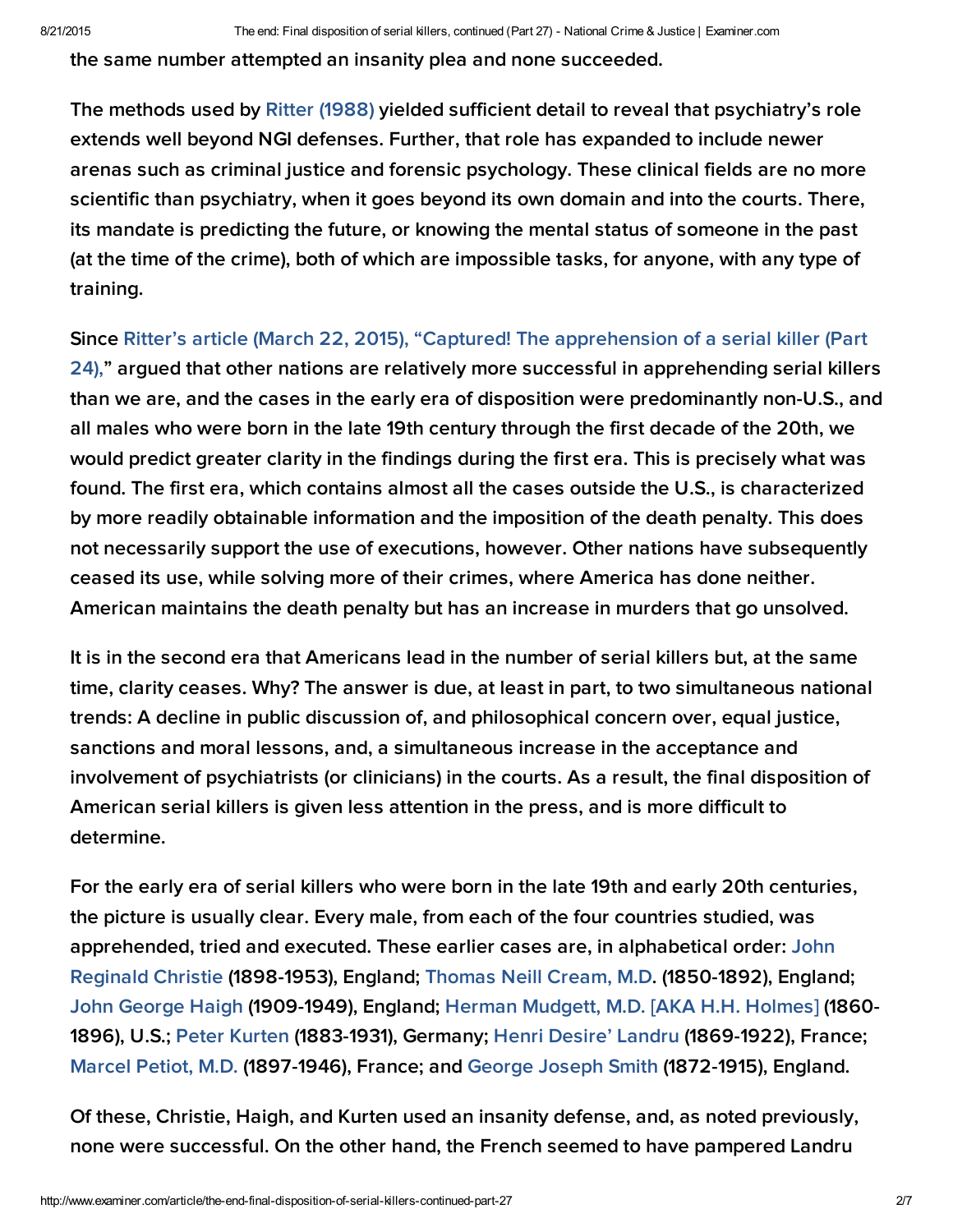and Petiot by turning them over to psychiatrists for most of their lesser offenses, throughout their lives. Since neither Landru nor Petiot had ever been found to be mentally ill previously and both were viewed as manipulators, their files contained warnings against further use of psychiatrists in any future crimes. Thus, neither Landru nor Petiot used an insanity defense at their trials.

There is some overlap between the first and second eras, such that [William Heirens](http://trib.in/1Fxu5LF) (1929- 2012), U.S., might be placed in either era. Heirens reflects the decreasing age of killers over time. He was only 17 when he was caught. He had seen the movie "Dr. Jekyll and Mr. [Hyde," and was so inspired, he used multiple personality \("George"\) as a defense. When](http://bit.ly/1JNyk90)  found to be a malingerer, faking the disorder, he confessed, pled guilty, and received three life sentences. In prison, psychiatrists found him to be sane, but his involvement with psychiatrists continued nonetheless. [Kenneth Bianchi](http://bit.ly/LwXJrA) and [John Gacy](http://bit.ly/1qk9oIe) also used multiple personality as a defense. (However, like psychopathy, now referred to as antisocial personality disorder, multiple personality is not a form of psychosis; it is a personality disorder. There is no psychiatric basis for the use of a personality type in a trial with an insanity defense.) For Bianchi and Gacy, as well as Heirens, the diagnosis of multiple personality was initially believed, but was then dismissed, when the subjects were found to have been feigning the disorder *before* the trial began. Bianchi confessed and was sentenced; Gacy went to trial with an insanity defense.

[David Berkowitz,](http://nydn.us/17UMleR) Haigh and [Peter Sutcliffe](http://dailym.ai/1Q4WiMJ) (England) were also found to be using insanity defenses with made-up stories, to support claims of a supposed psychosis, the medical term equivalent to the legal term, insanity. (Their claims were, respectively, from hearing talking dogs, having drunk the blood of victims, and hearing God demand the killing of prostitutes). Of the above-mentioned cases, Bianchi, Berkowitz, and Heirens all confessed and were sentenced without a trial. Haigh went to trial with *twelve* psychiatrists testifying. Only one found *any* diagnosis (hysteria) – and it was not a psychosis. The Crown reproached psychiatrists in Sutcliffe's trial for their "remarkable indifference" in ignoring all evidence from any source beyond that of the defendant. In Bianchi and Haigh's cases as well, the psychiatrists were severely criticized.

In many of the cases of this second era, there was no trial. This is one of the reasons outcomes are so difficult to determine. In a democracy, the trial is pivotal, because the jury represents the community acting together to reach a unanimous decision, using evidence and common sense. A trial also allows the local community to exercise its collective sense of what is right and what is wrong, in the form of a moral lesson, from which the wider community can learn which acts are invariably punished, condemned and must never be repeated. It is only by the learning of a crime's consequences that punishment becomes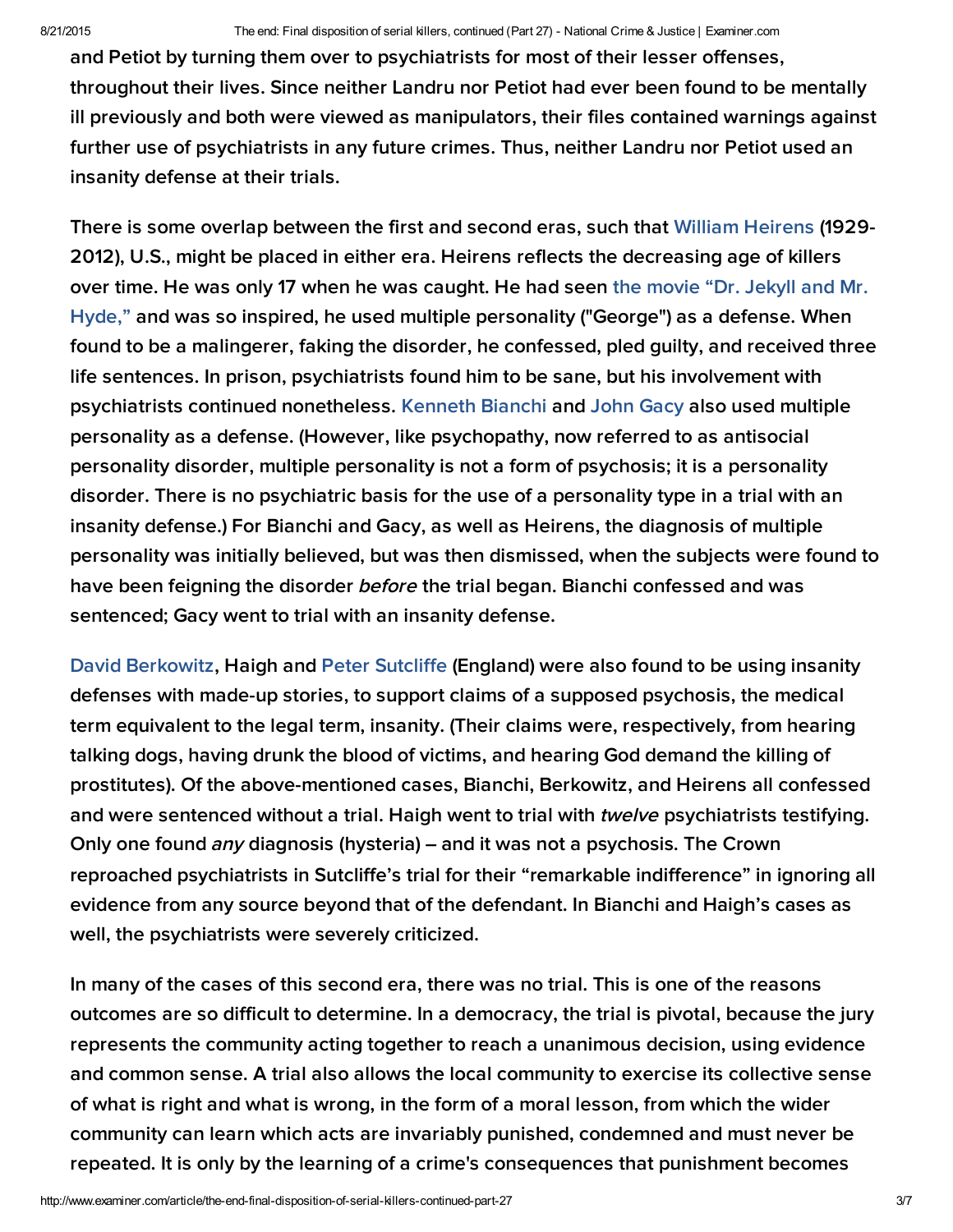useful. What is important is ". . . the injury that a crime inflicts upon the social body . . . the disorder that it introduces into it: the scandal that it gives rise to, the example that it gives, the incitement to repeat it if it is not punished, the possibility of becoming widespread that it bears within it" [\(Beccaria, 1764,](http://bit.ly/1caALF8) quoted by [Foucault, 1977,](http://bit.ly/1GuOIKI) pgs. 92-93): "One must calculate a penalty in terms not of the crime, but of its possible repetition. One must take into account not the past offence, but the future disorder. Things must be so arranged that the malefactor can have neither any desire to repeat his offence, nor any possibility of having imitators."

Worst of all, final disposition in the second era has been obscured by a flood of experts lawyers, clinicians and intellectuals, each of whose views are widely disseminated, but whose *professional* goal is something other than justice. These are the people who have altered the aims of criminal justice to focus on the offenders rather than the offense. These are the people who want to boost their careers by being close to major serial killers. Punishment is being mitigated in cases where mitigation is least deserved.

## SUGGESTED LINKS

- [The end: Final disposition of serial killers \(Part 26\)](http://www.ritterhomicideresearch.com/articles/Part-26.pdf)
- [Captured! The apprehension of a serial killer, continued \(Part 25\)](http://www.ritterhomicideresearch.com/articles/Part-25.pdf)
- [Captured! The apprehension of a serial killer \(Part 24\)](http://www.ritterhomicideresearch.com/articles/Part-24.pdf)
- [Captured! The apprehension of a serial killer \(Part 23\)](http://www.ritterhomicideresearch.com/articles/Part-23.pdf)
- [Serial killer investigations \(Part 22\)](http://www.ritterhomicideresearch.com/articles/Part-22.pdf)